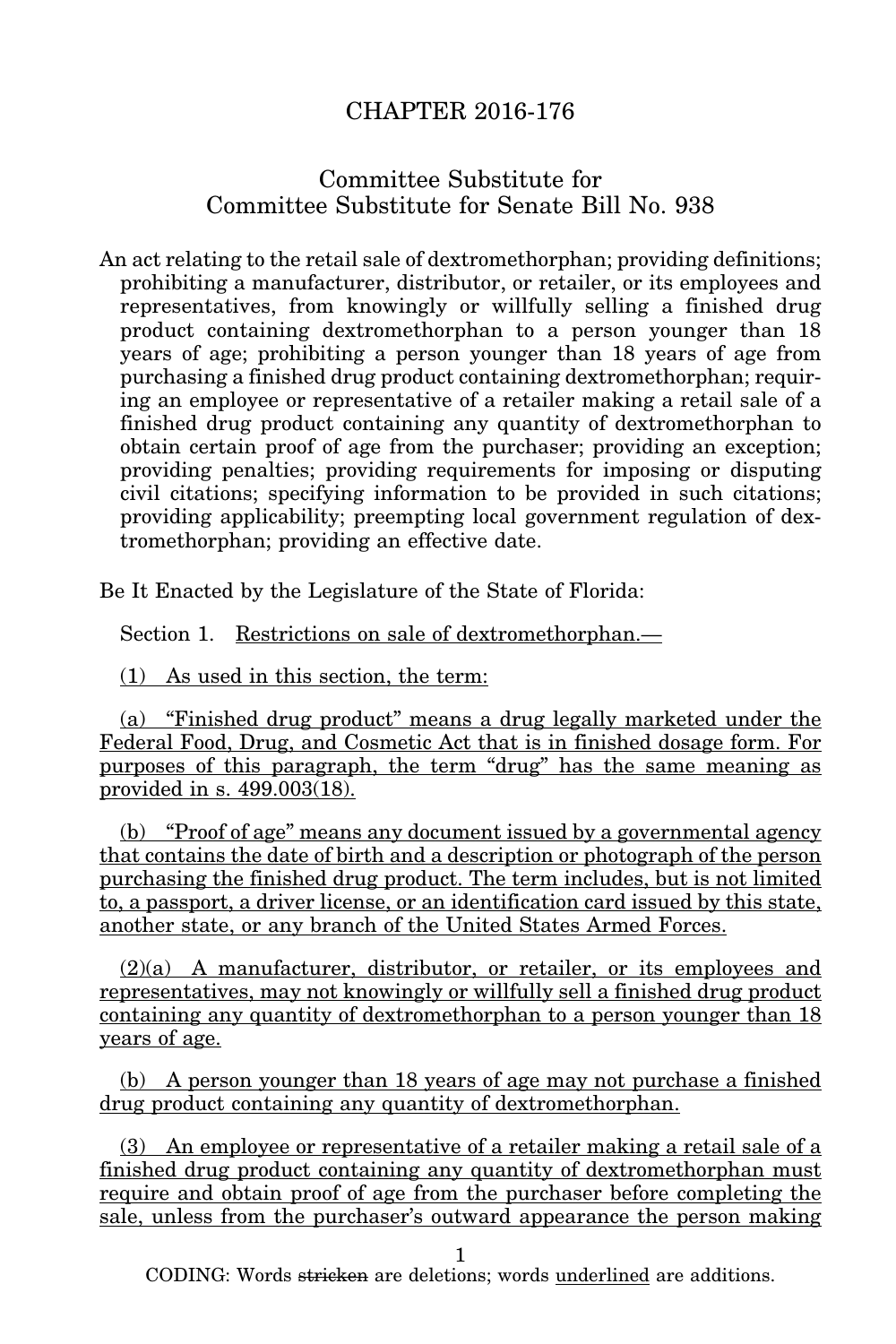the sale would reasonably presume the purchaser to be 25 years of age or older.

(4)(a) Each sales location of a manufacturer, distributor, or retailer whose employee or representative, during the course of the employee's or representative's employment or association with the manufacturer, distributor, or retailer, sells a finished drug product containing any quantity of dextromethorphan in violation of this section is subject to a written warning for an initial violation and, for each subsequent violation, a civil citation imposing a fine of not more than \$100, which shall accrue and may be recovered in a civil action brought by the local jurisdiction. A manufacturer, distributor, or retailer who demonstrates a good faith effort to comply with this section is not subject to citation.

(b) An employee or representative of a manufacturer, distributor, or retailer who, during the course of the employee's or representative's employment or association with the manufacturer, distributor, or retailer, sells a finished drug product containing any quantity of dextromethorphan in violation of this section is subject to a written warning.

(c) A person who possesses or receives a finished drug product containing any quantity of dextromethorphan in violation of this section with the intent to distribute is subject to a civil citation imposing a fine of not more than \$100 for each violation, which shall accrue and may be recovered in a civil action brought by the local jurisdiction. A civil citation issued to a person pursuant to this paragraph shall include information regarding how to dispute the citation and shall clearly state that the violation is a noncriminal violation.

(5) A civil citation issued to a manufacturer, distributor, or retailer pursuant to this section shall be provided to the manager on duty at the time the citation is issued. If a manager is not available, a local law enforcement officer shall attempt to contact the manager to issue the citation. If the local law enforcement officer is unsuccessful in contacting the manager, he or she may leave a copy of the citation with an employee 18 years of age or older and mail a copy of the citation by certified mail to the owner's business address, as filed with the Department of State, or he or she may return to issue the citation at a later time. The civil citation shall provide:

(a) The date and approximate time of the sale in violation of this section.

(b) The location of the sale, including the address.

(c) The name of the employee or representative that completed the sale.

(d) Information regarding how to dispute the citation.

(e) Notice that the violation is a noncriminal violation.

(6) To dispute the citation, the recipient of the citation must provide notice of the dispute to the clerk of the county court in the jurisdiction in

 $\overline{2}$ 

CODING: Words stricken are deletions; words underlined are additions.